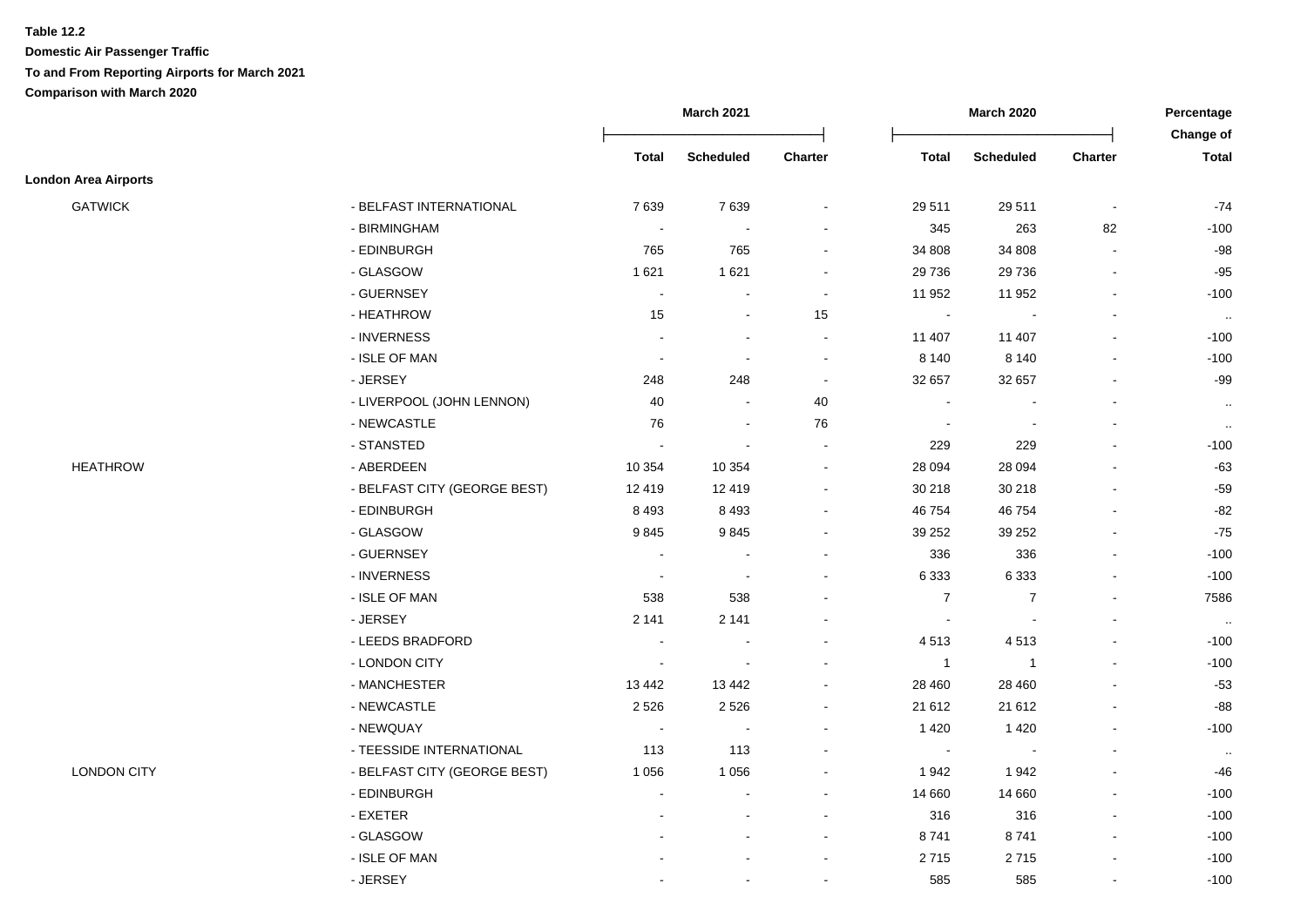| <b>Scheduled</b><br>Charter<br><b>Scheduled</b><br><b>Total</b><br><b>Total</b>                | <b>Change of</b><br><b>Charter</b><br><b>Total</b><br>$-100$<br>$\blacksquare$ |
|------------------------------------------------------------------------------------------------|--------------------------------------------------------------------------------|
|                                                                                                |                                                                                |
|                                                                                                |                                                                                |
| <b>LONDON CITY</b><br>- MANCHESTER<br>149<br>149<br>$\blacksquare$<br>$\overline{\phantom{a}}$ |                                                                                |
| - SOUTHEND<br>15<br>15                                                                         | $-100$                                                                         |
| LUTON<br>- ABERDEEN<br>4572<br>4572<br>$\sim$<br>$\overline{\phantom{a}}$                      | $-100$<br>$\blacksquare$                                                       |
| - BELFAST INTERNATIONAL<br>3733<br>3733<br>16 109<br>16 109                                    | $-77$                                                                          |
| - EDINBURGH<br>1 1 6 4<br>1 1 6 4<br>13523<br>13 5 23<br>$\sim$                                | $-91$<br>$\overline{a}$                                                        |
| - GLASGOW<br>9987<br>9987<br>1586<br>1586<br>÷                                                 | $-84$<br>$\overline{a}$                                                        |
| - INVERNESS<br>5 2 6 6<br>5 2 6 6<br>$\sim$                                                    | $-100$                                                                         |
| - JERSEY<br>188<br>549<br>549<br>188<br>$\blacksquare$                                         | $-66$                                                                          |
| SOUTHEND<br>- ABERDEEN<br>1 2 3 9<br>1 2 3 9<br>$\sim$                                         | $-100$<br>$\blacksquare$                                                       |
| 292<br>- CARLISLE<br>292<br>$\overline{\phantom{a}}$<br>$\overline{\phantom{a}}$               | $-100$                                                                         |
| - CITY OF DERRY (EGLINTON)<br>1894<br>1894<br>$\blacksquare$<br>$\sim$                         | $-100$                                                                         |
| <b>STANSTED</b><br>- BELFAST INTERNATIONAL<br>3 9 6 1<br>24 8 25<br>24 8 25<br>3961<br>$\sim$  | $-84$                                                                          |
| - CITY OF DERRY (EGLINTON)<br>1827<br>1827<br>$\blacksquare$                                   | $\sim$                                                                         |
| - DUNDEE<br>815<br>815<br>$\sim$<br>$\sim$                                                     | $-100$<br>$\blacksquare$                                                       |
| - EDINBURGH<br>101<br>14 612<br>14 612<br>101<br>$\overline{\phantom{a}}$                      | $-99$<br>$\blacksquare$                                                        |
| - GLASGOW<br>11877<br>210<br>210<br>11877<br>$\overline{\phantom{a}}$                          | $-98$<br>$\blacksquare$                                                        |
| - GUERNSEY<br>653<br>653<br>$\sim$<br>$\blacksquare$<br>$\blacksquare$                         | $-100$<br>$\overline{\phantom{a}}$                                             |
| - PRESTWICK<br>50<br>50<br>$\blacksquare$<br>$\blacksquare$                                    | $\sim$                                                                         |
| 84 151<br>83782<br>501 121<br><b>Total London Area Airports</b><br>369<br>501 039              | 82<br>$-83$                                                                    |
| <b>Other Reporting Airports</b>                                                                |                                                                                |
| ABERDEEN<br>- BELFAST CITY (GEORGE BEST)<br>388<br>388                                         | $-100$                                                                         |
| - BIRMINGHAM<br>1 3 1 1<br>1 3 1 1                                                             | $-100$                                                                         |
| - BRISTOL<br>1 0 0 0<br>1 0 0 0<br>$\sim$<br>÷.                                                | $-100$                                                                         |
| - CARDIFF WALES<br>44<br>44<br>$\sim$                                                          | $-100$                                                                         |
| - HUMBERSIDE<br>1 0 0 3<br>15<br>1 0 1 8<br>836<br>836                                         | 22<br>$\tilde{\phantom{a}}$                                                    |
| - ISLE OF MAN<br>178<br>$\sim$<br>$\sim$<br>$\sim$<br>$\mathbf{r}$                             | 178<br>$-100$                                                                  |
| - KIRKWALL<br>142<br>2623<br>2623<br>1 3 5 9<br>1 2 1 7                                        | $-48$<br>$\overline{\phantom{a}}$                                              |
| - MANCHESTER<br>1 0 3 7<br>1 0 3 1<br>6<br>2697<br>2697                                        | $-62$<br>$\blacksquare$                                                        |
| - NEWCASTLE<br>518<br>518<br>1525<br>1525<br>$\blacksquare$                                    | $-66$                                                                          |
| - NORWICH<br>2 3 3 2<br>1 3 3 3<br>1 3 3 3<br>2 3 3 2<br>$\blacksquare$                        | $-43$<br>$\blacksquare$                                                        |
| - SCATSTA<br>3681<br>$\overline{\phantom{a}}$<br>$\blacksquare$<br>$\overline{\phantom{a}}$    | 3681<br>$-100$                                                                 |
| - SOUTHAMPTON<br>20<br>$20\,$                                                                  | $-100$                                                                         |
| - SUMBURGH<br>5781<br>2942<br>2839<br>4537<br>3 3 3 6                                          | 27<br>1 2 0 1                                                                  |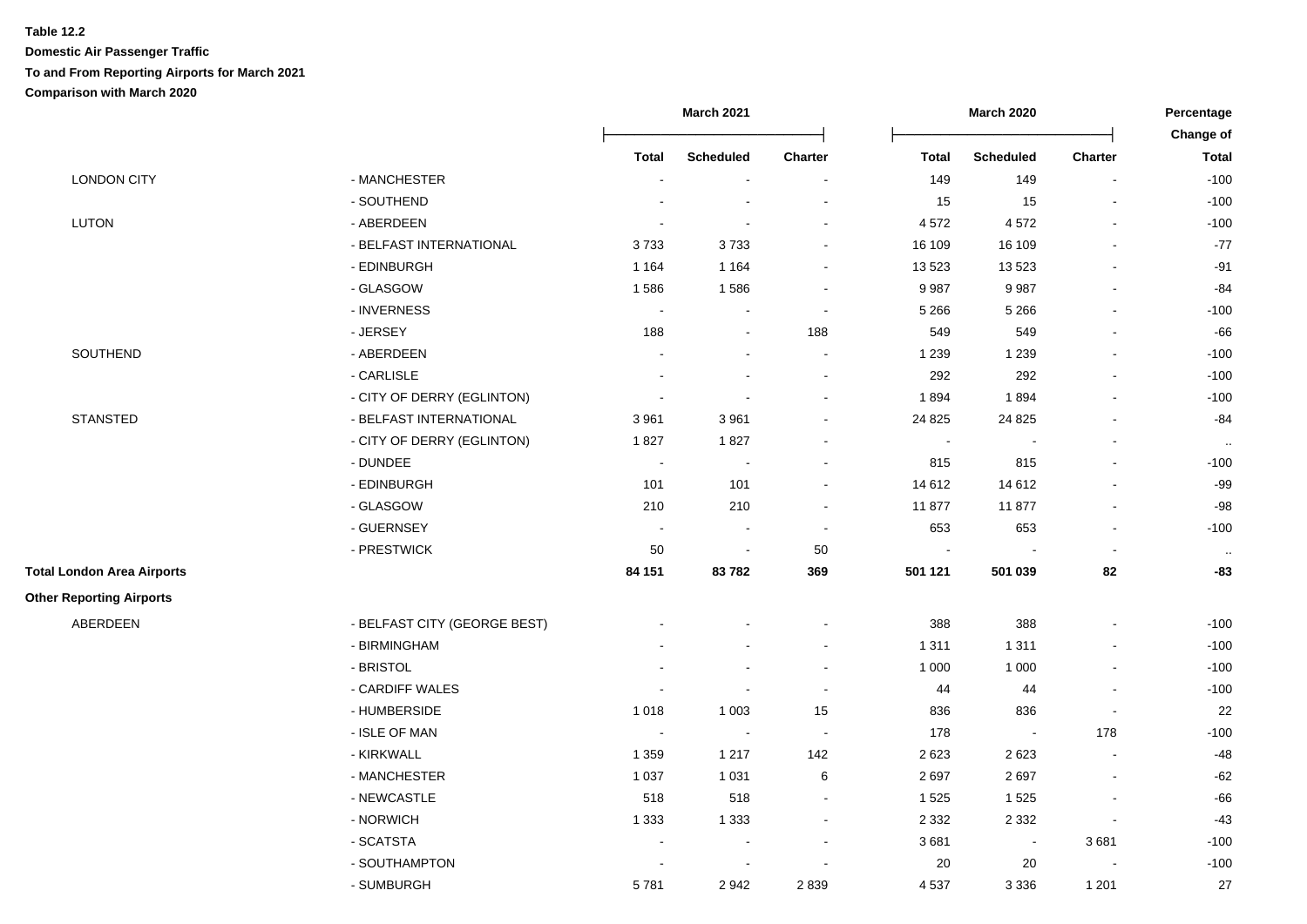|                                   |                               |                            | <b>March 2021</b>        |         |                          | <b>March 2020</b> |                |                           |
|-----------------------------------|-------------------------------|----------------------------|--------------------------|---------|--------------------------|-------------------|----------------|---------------------------|
|                                   |                               | <b>Total</b>               | <b>Scheduled</b>         | Charter | <b>Total</b>             | <b>Scheduled</b>  | Charter        | Change of<br><b>Total</b> |
| ABERDEEN                          | - TEESSIDE INTERNATIONAL      | 721                        | 721                      |         | 802                      | 802               | $\blacksquare$ | $-10$                     |
|                                   | - WICK JOHN O GROATS          | $\overline{\phantom{a}}$   |                          |         | 62                       | 62                | $\blacksquare$ | $-100$                    |
| ALDERNEY                          | - GUERNSEY                    | 1 0 2 1                    | 1 0 2 1                  |         | 1 1 8 0                  | 1 1 8 0           |                | $-13$                     |
|                                   | - SOUTHAMPTON                 |                            |                          |         | 816                      | 816               |                | $-100$                    |
| ANGLESEY (VALLEY)                 | - CARDIFF WALES               | $\sim$                     | $\sim$                   |         | 579                      | 579               |                | $-100$                    |
| BARRA                             | - GLASGOW                     | 221                        | 221                      |         | 689                      | 689               |                | -68                       |
|                                   | - TIREE                       | $\sim$                     |                          |         | 6                        | 6                 |                | $-100$                    |
| <b>BELFAST CITY (GEORGE BEST)</b> | - BELFAST INTERNATIONAL       | 136                        | $\sim$                   | 136     |                          |                   |                | $\cdot$ .                 |
|                                   | - BIRMINGHAM                  | 1 2 1 4                    | 1 2 1 4                  |         | 2 2 1 6                  | 2 2 1 6           |                | -45                       |
|                                   | - CARDIFF WALES               | $\overline{\phantom{a}}$   |                          |         | 353                      | 353               |                | $-100$                    |
|                                   | - CARLISLE                    | $\overline{\phantom{a}}$   | $\blacksquare$           | $\sim$  | 410                      | 410               |                | $-100$                    |
|                                   | - EAST MIDLANDS INTERNATIONAL | $\overline{\phantom{a}}$   | $\overline{\phantom{a}}$ |         | 1 1 2 1                  | 1 1 2 1           |                | $-100$                    |
|                                   | - EDINBURGH                   | 523                        | 523                      |         | 1 0 8 6                  | 1 0 8 6           |                | $-52$                     |
|                                   | - EXETER                      | 322                        | 322                      |         | 177                      | 177               | $\blacksquare$ | 82                        |
|                                   | - GLASGOW                     | $\sim$                     | $\sim$                   |         | 972                      | 972               | $\mathbf{r}$   | $-100$                    |
|                                   | - INVERNESS                   | $\overline{\phantom{a}}$   | $\sim$                   |         | 194                      | 194               |                | $-100$                    |
|                                   | - LEEDS BRADFORD              | 765                        | 765                      |         | 1 3 9 0                  | 1 3 9 0           |                | -45                       |
|                                   | - MANCHESTER                  | 883                        | 883                      |         | 2 3 6 5                  | 2 3 6 5           |                | -63                       |
|                                   | - SOUTHAMPTON                 | $\overline{\phantom{a}}$   |                          |         | 886                      | 886               |                | $-100$                    |
|                                   | - TEESSIDE INTERNATIONAL      | $\overline{\phantom{a}}$   |                          |         | 125                      | 125               |                | $-100$                    |
| <b>BELFAST INTERNATIONAL</b>      | - BIGGIN HILL                 | 37                         | $\overline{\phantom{a}}$ | 37      | $\overline{\phantom{a}}$ |                   |                | $\cdot\cdot$              |
|                                   | - BIRMINGHAM                  | 5 4 5 0                    | 5 4 5 0                  |         | 14 694                   | 14 694            |                | -63                       |
|                                   | - BRISTOL                     | 2737                       | 2737                     |         | 14 143                   | 14 143            |                | -81                       |
|                                   | - CARDIFF WALES               | 86                         | $\blacksquare$           | 86      | $\blacksquare$           | $\blacksquare$    |                | $\cdot$ .                 |
|                                   | - EDINBURGH                   | 2617                       | 2617                     |         | 16973                    | 16973             |                | -85                       |
|                                   | - GLASGOW                     | 3 3 9 4                    | 3 3 9 4                  |         | 15 5 38                  | 15 5 38           |                | $-78$                     |
|                                   | - ISLE OF MAN                 | $\mathcal{L}_{\mathbf{r}}$ | $\sim$                   |         | 1 0 9 2                  | 1 0 9 2           |                | $-100$                    |
|                                   | - LIVERPOOL (JOHN LENNON)     | 3769                       | 3769                     |         | 30 344                   | 30 344            |                | -88                       |
|                                   | - MANCHESTER                  | 4937                       | 4 9 3 7                  |         | 20 455                   | 20 455            |                | $-76$                     |
|                                   | - NEWCASTLE                   | 2934                       | 2 9 3 4                  |         | 13519                    | 13519             |                | $-78$                     |
| BENBECULA                         | - GLASGOW                     | 470                        | 470                      |         | 1 2 5 3                  | 1 2 5 3           |                | $-62$                     |
|                                   | - ISLAY                       | 16                         | 16                       |         | $\overline{\phantom{a}}$ |                   |                | $\cdot$ .                 |
|                                   | - STORNOWAY                   | 281                        | 281                      |         | 500                      | 500               | $\blacksquare$ | -44                       |
|                                   |                               |                            |                          |         |                          |                   |                |                           |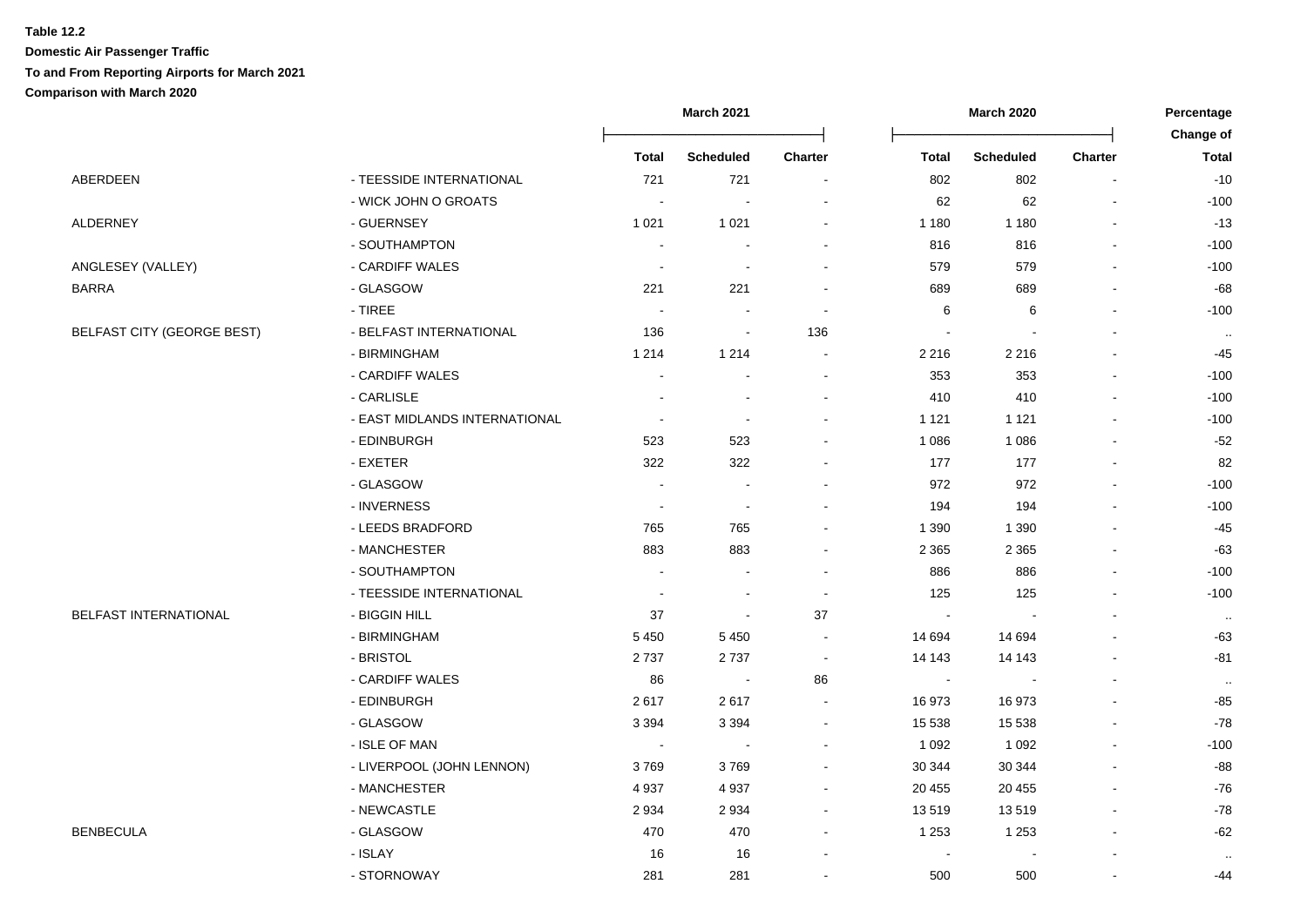|                               |                          |                          |                          |                | <b>March 2020</b>        |                              |                           |
|-------------------------------|--------------------------|--------------------------|--------------------------|----------------|--------------------------|------------------------------|---------------------------|
|                               | <b>Total</b>             | <b>Scheduled</b>         | Charter                  | <b>Total</b>   | <b>Scheduled</b>         | <b>Charter</b>               | Change of<br><b>Total</b> |
| - LIVERPOOL (JOHN LENNON)     | 35                       | $\blacksquare$           | 35                       |                | $\blacksquare$           | $\blacksquare$               | $\sim$                    |
| - MANCHESTER                  | 40                       |                          | 40                       |                |                          |                              | $\sim$                    |
| - BRISTOL                     |                          |                          | ÷                        | 18             | $18$                     | $\overline{a}$               | $-100$                    |
| - EDINBURGH                   |                          |                          | $\sim$                   | 2599           | 2 5 9 9                  |                              | $-100$                    |
| - GLASGOW                     |                          |                          | $\sim$                   | 2 1 8 5        | 2 1 8 5                  |                              | $-100$                    |
| - GUERNSEY                    | 6                        |                          | 6                        | 272            | 272                      |                              | $-98$                     |
| - INVERNESS                   |                          |                          | $\blacksquare$           | 207            | 207                      |                              | $-100$                    |
| - ISLE OF MAN                 |                          |                          |                          | 301            | 301                      |                              | $-100$                    |
| - JERSEY                      |                          |                          |                          | 795            | 795                      | $\overline{\phantom{a}}$     | $-100$                    |
| - MANCHESTER                  |                          |                          | $\blacksquare$           | 158            |                          | 158                          | $-100$                    |
| - NEWCASTLE                   | 158                      | $\blacksquare$           | 158                      |                |                          | $\blacksquare$               | $\cdot\cdot$              |
| - CARDIFF WALES               | 69                       | $\blacksquare$           | 69                       |                |                          | $\blacksquare$               | $\sim$                    |
| - DONCASTER SHEFFIELD         | 39                       | $\overline{\phantom{a}}$ | 39                       |                |                          | $\overline{\phantom{a}}$     | $\cdot\cdot$              |
| - LIVERPOOL (JOHN LENNON)     |                          |                          |                          | 96             |                          | 96                           | $-100$                    |
| - EAST MIDLANDS INTERNATIONAL | $\overline{\phantom{a}}$ |                          |                          | 126            | $\overline{\phantom{a}}$ | 126                          | $-100$                    |
| - EDINBURGH                   | 1698                     | 1 6 9 8                  |                          | 20 065         | 20 065                   | $\blacksquare$               | $-92$                     |
| - GLASGOW                     | 1423                     | 1 4 2 3                  |                          | 15 808         | 15 808                   | $\blacksquare$               | $-91$                     |
| - GUERNSEY                    | ÷,                       |                          |                          | 798            | 798                      | $\blacksquare$               | $-100$                    |
| - HAWARDEN                    |                          |                          |                          | 181            | $\sim$                   | 181                          | $-100$                    |
| - INVERNESS                   |                          |                          |                          | 3 4 0 5        | 3 4 0 5                  | $\blacksquare$               | $-100$                    |
| - ISLE OF MAN                 |                          |                          |                          | 1559           | 1 5 5 9                  | $\blacksquare$               | $-100$                    |
| - JERSEY                      |                          |                          |                          | 1 0 6 8        | 1 0 6 8                  | $\overline{\phantom{a}}$     | $-100$                    |
| - MANCHESTER                  |                          |                          |                          | 50             | $\sim$                   | 50                           | $-100$                    |
| - NEWCASTLE                   |                          |                          |                          | 8 9 5 1        | 8 9 5 1                  | $\sim$                       | $-100$                    |
| - MANCHESTER                  | ÷,                       | ÷,                       |                          | 59             | 59                       | $\sim$                       | $-100$                    |
| - GLASGOW                     | 100                      | 100                      |                          | 311            | 311                      |                              | $-68$                     |
| $-$ TIREE                     | $\sim$                   |                          |                          | 10             | 10                       | $\blacksquare$               | $-100$                    |
| - DONCASTER SHEFFIELD         | 30                       | $\overline{\phantom{a}}$ | 30                       |                |                          | $\overline{\phantom{a}}$     | $\cdot$ .                 |
| - EDINBURGH                   | 168                      | $\blacksquare$           | 168                      | 1 1 3 6        | 1 0 8 8                  | 48                           | $-85$                     |
| - EXETER                      | $\sim$                   | $\blacksquare$           | $\sim$                   | 10             | 10                       | $\blacksquare$               | $-100$                    |
| - GLASGOW                     | 173                      | $\blacksquare$           | 173                      | 817            | 817                      | $\blacksquare$               | $-79$                     |
| - JERSEY                      |                          |                          | $\overline{\phantom{a}}$ | 110            | 110                      | $\qquad \qquad \blacksquare$ | $-100$                    |
| - MANCHESTER                  | 89                       | $\blacksquare$           | 89                       | $\blacksquare$ | $\blacksquare$           | $\blacksquare$               | $\cdot\cdot$              |
|                               |                          |                          | <b>March 2021</b>        |                |                          |                              |                           |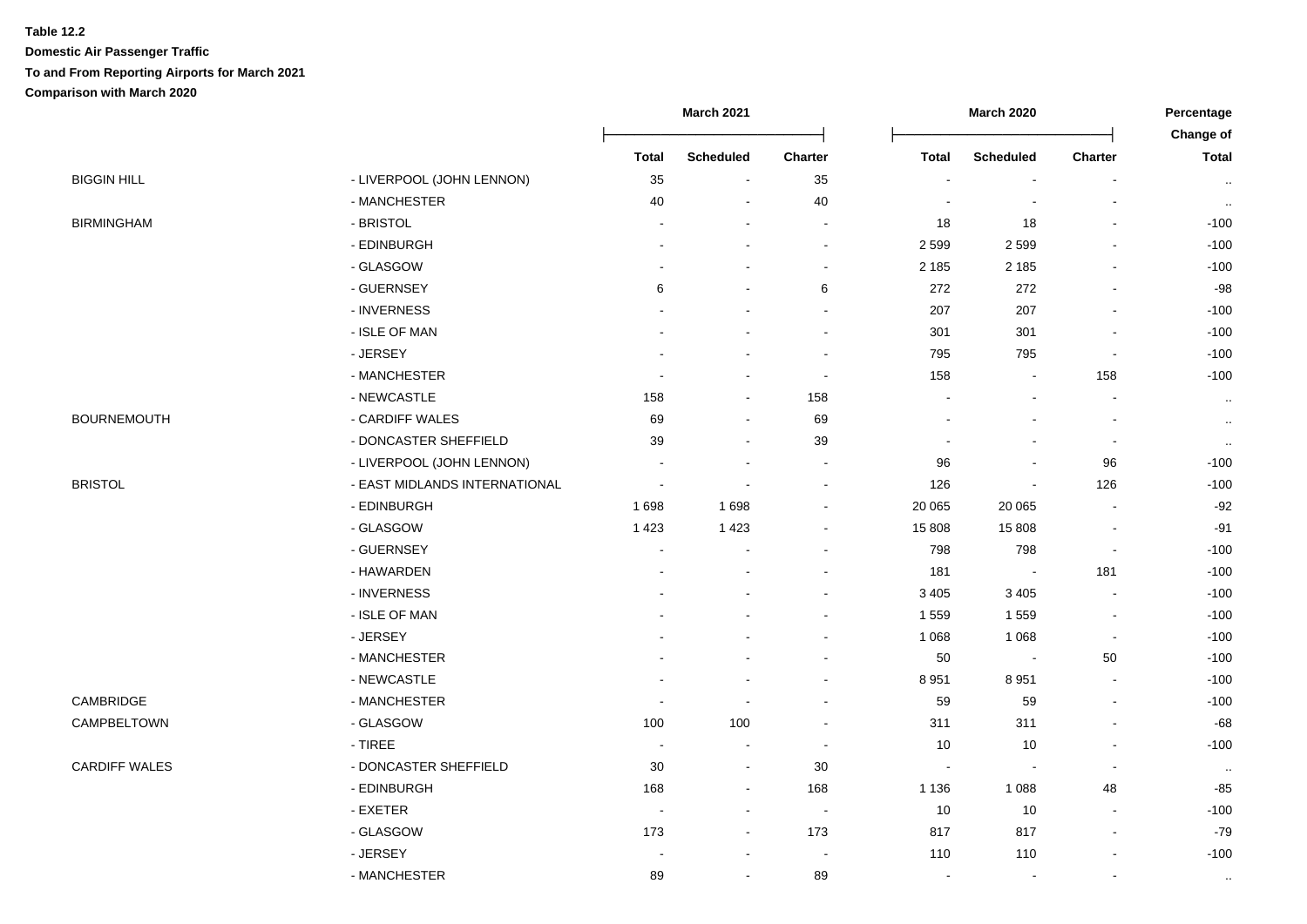| <b>Total</b><br>$\overline{\phantom{a}}$<br>115 | <b>Scheduled</b><br>$\blacksquare$ | <b>Charter</b>           | Change of<br><b>Total</b> |
|-------------------------------------------------|------------------------------------|--------------------------|---------------------------|
|                                                 |                                    |                          |                           |
|                                                 |                                    |                          |                           |
|                                                 | 115                                | $\overline{\phantom{a}}$ | -44                       |
| 3715                                            | 3715                               |                          | $-100$                    |
| 603                                             | 603                                |                          | $-100$                    |
| 3 4 4 9                                         | 3 4 4 9                            |                          | $-100$                    |
| 20                                              | 20                                 |                          | $-15$                     |
| 6                                               | 6                                  |                          | $-67$                     |
| 74                                              | 74                                 | $\blacksquare$           | $-100$                    |
| 72                                              |                                    | 72                       | $-3$                      |
|                                                 |                                    |                          | $\cdot$ .                 |
| 2 3 7 3                                         | 2 3 7 3                            | $\sim$                   | $-100$                    |
| 1990                                            | 1 9 9 0                            | $\overline{\phantom{a}}$ | $-100$                    |
| 652                                             | 652                                | $\overline{\phantom{a}}$ | $-100$                    |
| 390                                             | 390                                | $\blacksquare$           | $-100$                    |
|                                                 |                                    |                          | $\cdot$ .                 |
| 41                                              | 41                                 |                          | $-22$                     |
| 470                                             | 470                                |                          | $-100$                    |
| 452                                             | 452                                |                          | $-100$                    |
| 1 2 0 4                                         | 1 2 0 4                            |                          | $-100$                    |
| 1938                                            | 1938                               | $\blacksquare$           | $-100$                    |
| 1 0 0 9                                         | 1 0 0 9                            |                          | $-100$                    |
| 1019                                            | 1 0 1 9                            |                          | $-100$                    |
| $\sim$                                          |                                    |                          | $\sim$                    |
| 1 4 8 8                                         | 1488                               |                          | $-100$                    |
| 914                                             | 914                                | $\blacksquare$           | $-100$                    |
| 1534                                            | 1534                               |                          | $-95$                     |
| 345                                             | 345                                | ÷,                       | $-100$                    |
| 185                                             | 185                                | $\sim$                   | $-100$                    |
| 408                                             | 383                                | 25                       | $-100$                    |
| 37                                              | 37                                 | $\overline{\phantom{a}}$ | $-100$                    |
| 542                                             | 493                                | 49                       | $-100$                    |
|                                                 |                                    |                          |                           |
| 1 3 1 9                                         | 1 3 1 9                            | $\overline{\phantom{a}}$ | $-100$                    |
|                                                 |                                    |                          |                           |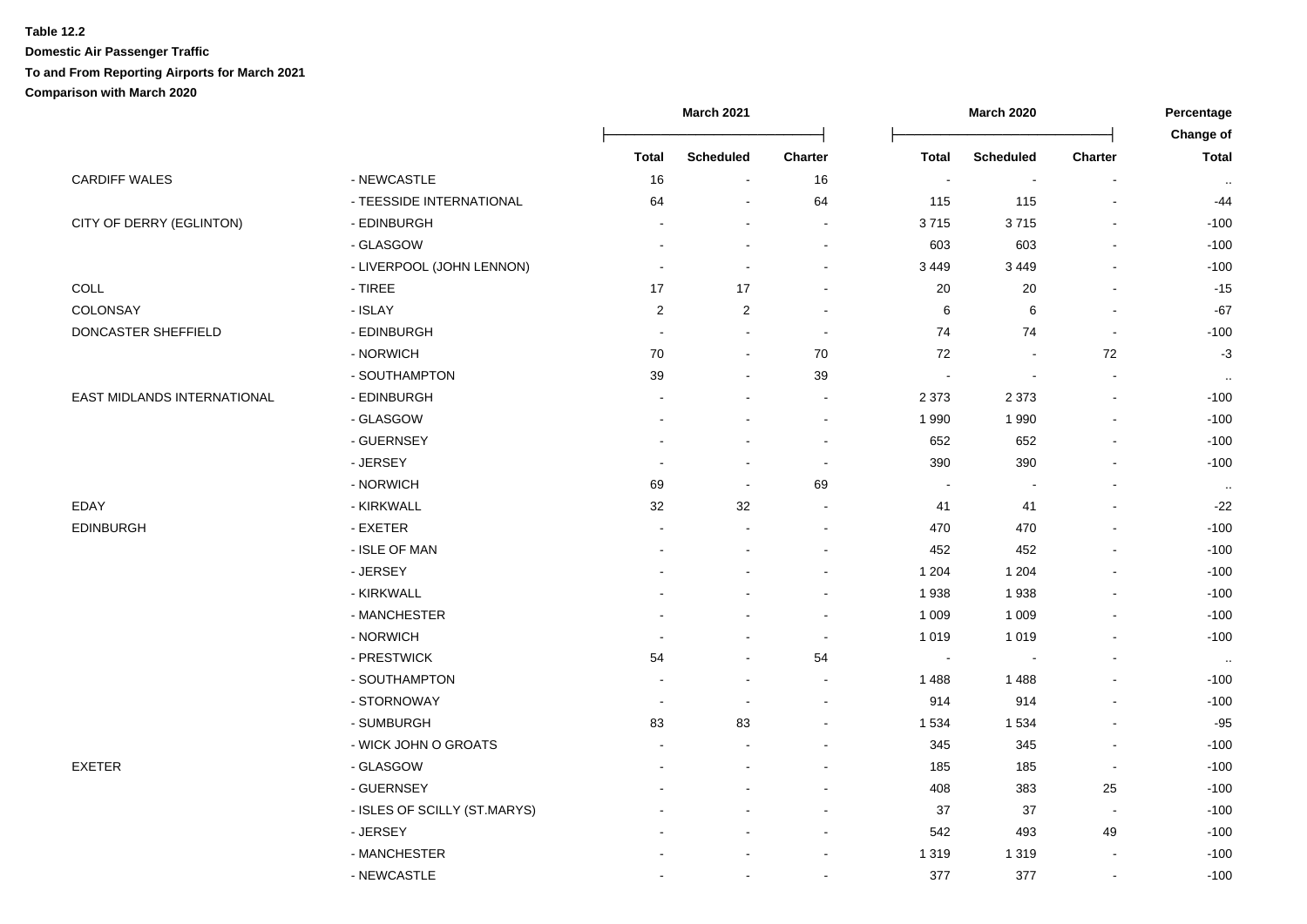|                            |                           |                          | <b>March 2021</b> |                |                | <b>March 2020</b> |                |                           |
|----------------------------|---------------------------|--------------------------|-------------------|----------------|----------------|-------------------|----------------|---------------------------|
|                            |                           | <b>Total</b>             | <b>Scheduled</b>  | Charter        | <b>Total</b>   | <b>Scheduled</b>  | <b>Charter</b> | Change of<br><b>Total</b> |
| <b>FAIR ISLE</b>           | - LERWICK (TINGWALL)      | 33                       | 33                | $\blacksquare$ | 120            | 120               | $\blacksquare$ | $-72$                     |
| FARNBOROUGH                | - LIVERPOOL (JOHN LENNON) | 74                       | $\sim$            | 74             | $\blacksquare$ | $\blacksquare$    |                | $\sim$                    |
| FOULA                      | - LERWICK (TINGWALL)      | 49                       | 49                | ÷.             | 43             | 43                |                | 14                        |
| GLASGOW                    | - INVERNESS               | 27                       | 27                |                |                |                   |                | $\sim$                    |
|                            | - ISLAY                   | 296                      | 296               |                | 1 3 2 4        | 1 3 2 4           |                | $-78$                     |
|                            | - JERSEY                  | 208                      | 208               |                | 945            | 945               |                | $-78$                     |
|                            | - KIRKWALL                | $\blacksquare$           |                   |                | 858            | 858               |                | $-100$                    |
|                            | - NORWICH                 | $\overline{c}$           | $\blacksquare$    | $\overline{c}$ |                |                   |                | $\cdot$ .                 |
|                            | - SOUTHAMPTON             | 15                       | 15                |                | 1580           | 1580              |                | $-99$                     |
|                            | - STORNOWAY               | 1 3 7 3                  | 1 3 7 3           |                | 3740           | 3740              |                | $-63$                     |
|                            | - SUMBURGH                | $\sim$                   | $\blacksquare$    |                | 888            | 888               | $\overline{a}$ | $-100$                    |
|                            | - TIREE                   | 158                      | 158               | $\blacksquare$ | 637            | 637               | $\overline{a}$ | $-75$                     |
| <b>GUERNSEY</b>            | - JERSEY                  | 61                       | $\blacksquare$    | 61             | 3605           | 3605              | ä,             | $-98$                     |
|                            | - MANCHESTER              | $\blacksquare$           | $\blacksquare$    |                | 2 4 8 9        | 2 4 8 9           | $\overline{a}$ | $-100$                    |
|                            | - SOUTHAMPTON             | 1 2 5 7                  | 1 2 5 7           |                | 5810           | 5 8 0 4           | 6              | $-78$                     |
| <b>HUMBERSIDE</b>          | - NEWCASTLE               | $\overline{\phantom{a}}$ |                   |                | 32             | 32                |                | $-100$                    |
|                            | - TEESSIDE INTERNATIONAL  | 42                       | 42                |                |                |                   |                | $\sim$                    |
| <b>INVERNESS</b>           | - KIRKWALL                | $\blacksquare$           | ÷,                |                | 678            | 678               | $\blacksquare$ | $-100$                    |
|                            | - MANCHESTER              | $\blacksquare$           |                   |                | 2072           | 2072              |                | $-100$                    |
|                            | - STORNOWAY               | 473                      | 473               |                | 1 4 2 7        | 1427              |                | $-67$                     |
|                            | - SUMBURGH                | 3                        | 3                 |                |                |                   |                | $\sim$                    |
| ISLAY                      | - OBAN (NORTH CONNEL)     |                          |                   |                | 8              | 8                 |                | $-100$                    |
| <b>ISLE OF MAN</b>         | - LIVERPOOL (JOHN LENNON) | 866                      | 866               |                | 9796           | 9796              | $\overline{a}$ | $-91$                     |
|                            | - MANCHESTER              | 183                      | 183               |                | 1612           | 1612              | $\blacksquare$ | $-89$                     |
| ISLES OF SCILLY (ST.MARYS) | - NEWQUAY                 | $\blacksquare$           |                   |                | 439            | 439               |                | $-100$                    |
| JERSEY                     | - LIVERPOOL (JOHN LENNON) |                          |                   |                | 5878           | 5878              | $\blacksquare$ | $-100$                    |
|                            | - MANCHESTER              |                          |                   |                | 1974           | 1974              | $\overline{a}$ | $-100$                    |
|                            | - NEWCASTLE               | ÷,                       |                   |                | 71             | $\sim$            | 71             | $-100$                    |
|                            | - SOUTHAMPTON             | 1600                     | 1 600             |                | 4 4 3 9        | 4 4 3 9           |                | $-64$                     |
| KIRKWALL                   | - NORTH RONALDSAY         | 277                      | 277               |                | 381            | 381               | $\blacksquare$ | $-27$                     |
|                            | - PAPA WESTRAY            | 277                      | 277               |                | 311            | 311               |                | $-11$                     |
|                            | - SANDAY                  | 189                      | 189               |                | 180            | 180               |                | $\sqrt{5}$                |
|                            | - STRONSAY                | 235                      | 235               |                | 234            | 234               | $\blacksquare$ | $\cdot$ .                 |
|                            |                           |                          |                   |                |                |                   |                |                           |